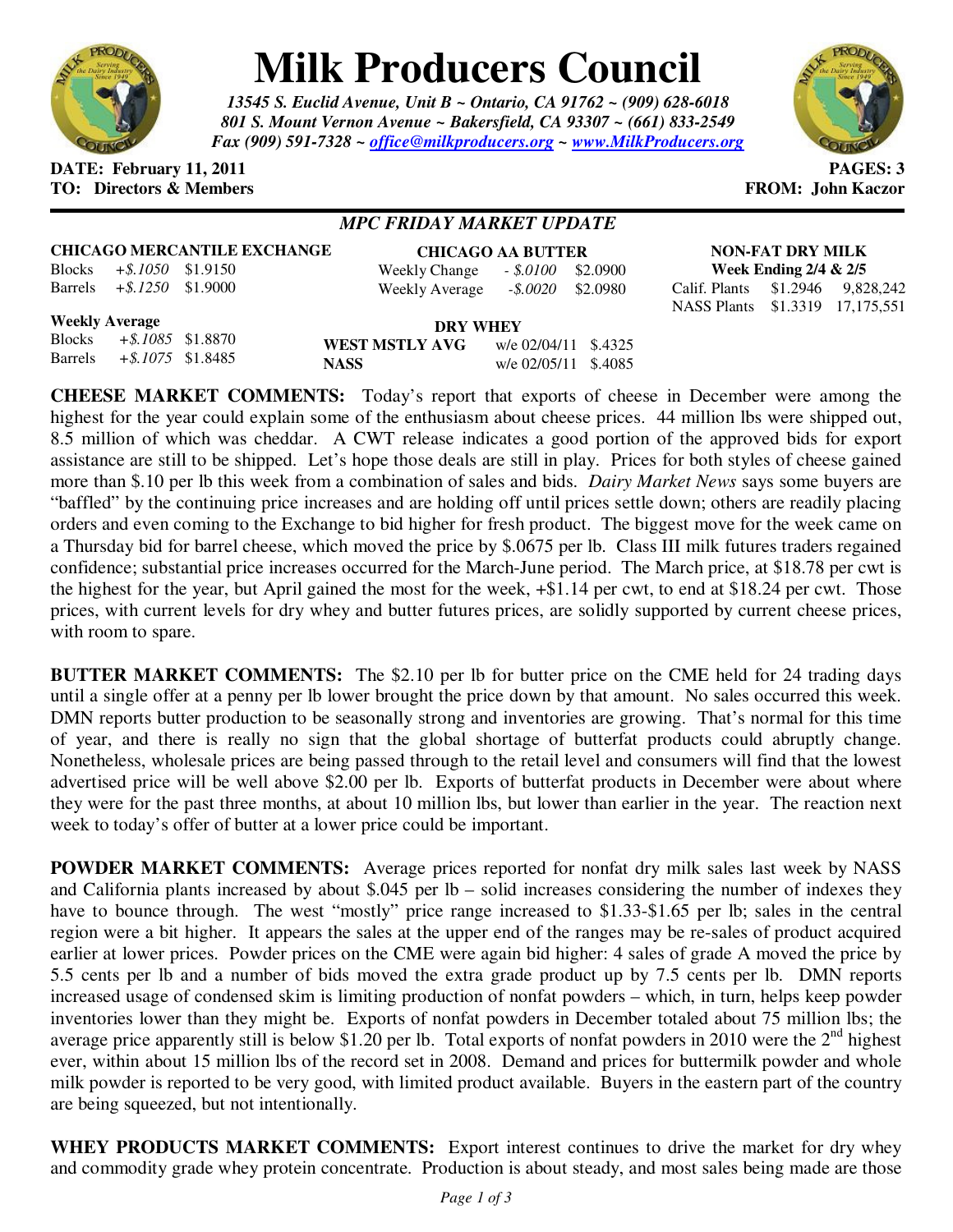under existing contracts. With only limited supplies available for spot sales, those prices are moving higher. DMN reports prices for exports are better than domestic prices; yes, the average price for exported dry whey in December was about \$.42 per lb. Exports of dry whey in 2010 beat the previous record set in 2007, by about 10%.

**\*\*\*** 

## **FRED DOUMA'S PRICE PROJECTIONS…**

| Feb 11 Est:       |  |  |  | Quota cwt. \$18.26 Overbase cwt. \$16.56 Cls. 4a cwt. \$17.66 Cls. 4b cwt. \$16.75 |  |  |  |  |
|-------------------|--|--|--|------------------------------------------------------------------------------------|--|--|--|--|
| <b>Last Week:</b> |  |  |  | Quota cwt. \$17.94 Overbase cwt. \$16.24 Cls. 4a cwt. \$17.47 Cls. 4b cwt. \$16.12 |  |  |  |  |
| ***               |  |  |  |                                                                                    |  |  |  |  |

## **RISING DAIRY COMMODITY PRICES FORETELL HIGHER MILK PRICES, AND RISING COSTS:**

*(By J. Kaczor)* The comments on major dairy commodities appearing on the first page of these Friday Market Updates are designed to cover the current market situation for each of four product categories in a factual, informative, and sometimes instructive manner. Recently, the news on all prices is very good for milk producers – prices for the full line of commodities are much higher than expected, and it looks like more of the same is being forecast at least through mid year and possibly well beyond. The reasons for these increases include many of the same that caused the unprecedented price increases for the same line of products in 2007 and 2008. They include real and perceived product shortages caused by adverse weather conditions in various places throughout the world, unexpected increase in demand from countries in Africa and Asia, and currency valuations that make U.S.-sourced products extraordinarily competitive. It should be noted that the recent boom in dairy commodity prices is also happening for many other food and nonfood commodities that are traded internationally – which also happened three years ago before they crumbled in the face of the global financial crisis and economic recession.

A flood of news stories and reports in the past two weeks on matters important to the dairy industry was so great it was if a dam had broken. They include activity in the CME spot and futures markets, Fonterra's global internet auction price increases, *Dairy Market News* reports on international supply and demand and product price increases, updated class prices for milk in California and federal orders, export activity, oil prices, feed costs, and political activity and unrest throughout the world. Combined, they present a picture of increasing revenue for milk producers along with increasing costs and increasing uncertainty.

What should producers think? What may they do? What should they do? The current trend in milk prices is definitely bullish. But, if the past is any indicator of what could happen in the future, the current upward trend in prices will eventually end in another resounding crash – and then it will all happen again. That cycle of boom and bust has been reviewed and discussed extensively by MPC



over the past three-plus years. It's the natural result from low marginal costs for additional production being covered by pool-wide average prices – "the magic of pooling." But a different picture is seen when **average** costs are paid for by average prices. The graph shown here shows what has happened to California's statewide